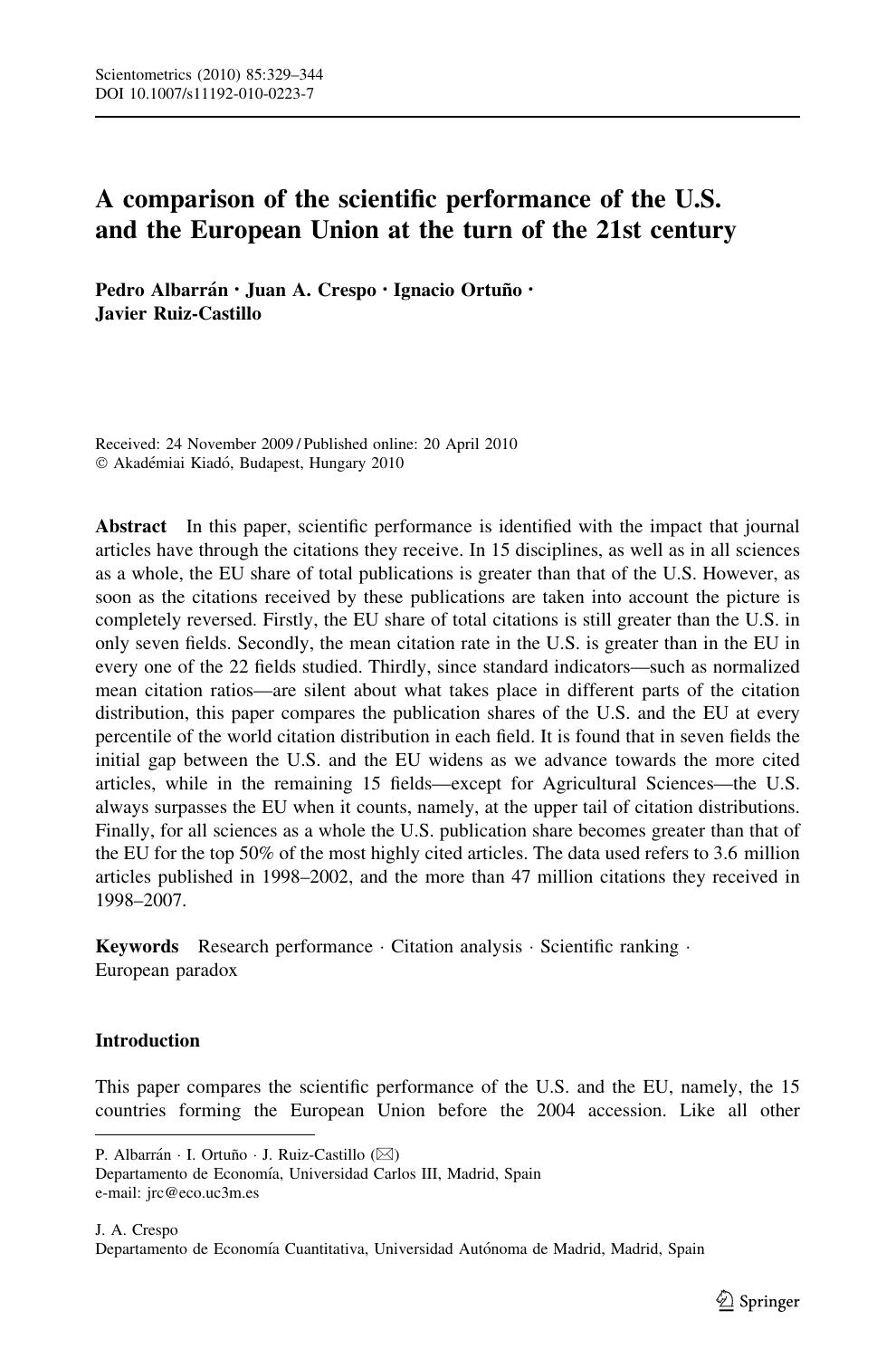<span id="page-1-0"></span>contributions to the literature referenced below, scientific performance is identified with the citation impact achieved by articles published in more than 8,000 academic or professional journals in 36 languages indexed by Thomson Scientific (TS hereafter), previously known as the Institute for Scientific Information (ISI). As far as data is concerned, the difference with other studies is that this paper uses a large sample consisting of about 3.6 million articles published in 1998–2002, as well as the approximately 47 million citations they receive in 1998–2007. The articles belong to the 20 natural sciences and the two social sciences distinguished by TS.

The design of a good science and technology policy for any area should start from an accurate diagnosis of the situation. The following two facts are well known. Firstly, since the mid-1990s the EU has had somewhat more publications than the U.S. but in terms of citations it has had a lower impact. Secondly, among highly cited papers the EU performs particularly badly. This paper illustrates these facts at the turn of the 20th century in light of both standard and novel output indicators of scientific performance. In particular, the distinctive feature of our contribution is the computation of the EU and U.S. publication shares at a large number of percentiles of the world citation distribution in 22 scientific fields.

In short, our evidence indicates that among the most influential articles, in 21 out of 22 fields the dominance of the U.S. over the EU is overwhelming. Thus, although the share of articles published in the period 1998–2002 in all sciences combined is greater in the EU than in the U.S., the latter surpasses the former when the top 50% of the most highly cited articles is considered.

The rest of the paper is organized in four sections. "Literature review" section contains a brief literature review. '['Sources and methods'](#page-4-0)' section presents the data and discusses our methods, while "Empirical results" section contains the empirical findings for each of the 22 scientific fields and all sciences as a whole. '['Discussion and conclusions](#page-12-0)'' section discusses the results and offers some concluding comments.

#### Literature review

It will be useful to separately review the official reports published by the European Commission and the academic literature.

#### Official European reports

The goal launched at the often-quoted 2000 Lisbon meeting by the Council of the EU ("to become in 2010 the most competitive and dynamic knowledge-based economy in the world"), would seem to reveal an urge to change the European ways in the face of two worrisome circumstances: a sizable scientific gap with the U.S. dating at least from the middle of the last century, and the awakening of several developing countries in Asia that will surely become formidable rivals to everyone in some scientific and technological fields early in the 21st century. As a matter of fact, the Third European Report on Science and Technology Indicators—which is the latest available in this series—states that, as far as the transition to a knowledge-based economy is concerned, "At the beginning of this century, the EU is lagging behind the U.S. and Japan. Moreover, the observed growth rates will not allow Europe to catch up rapidly, certainly not by 2010" (EC [2003a,](#page-15-0) p. 31).

When one searches for a diagnostic about the role of science in this rather pessimistic outlook, one encounters the notion of the ''European Paradox'' popularized in the First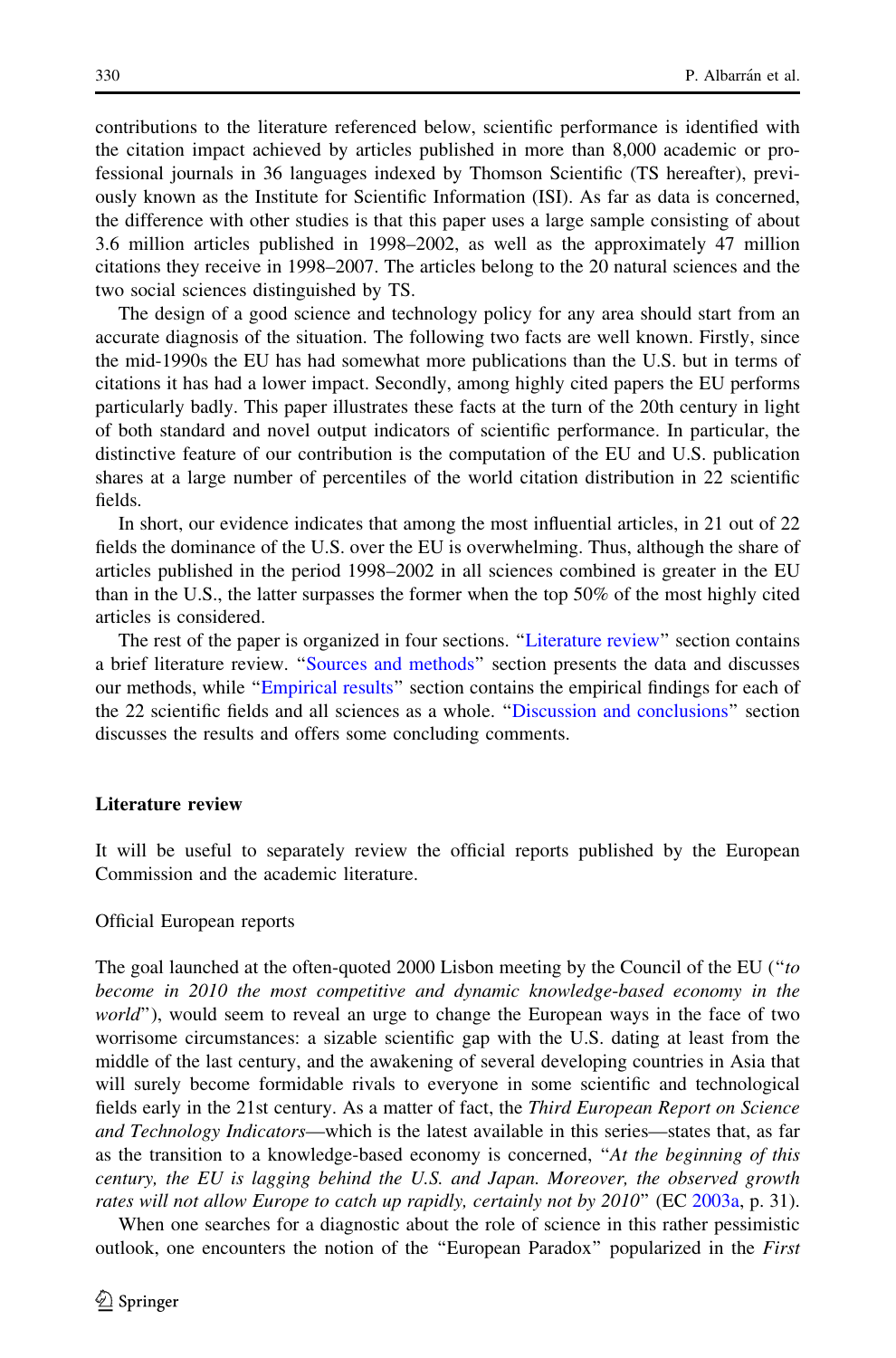European Report on Science and Technology Indicators (EC [1994](#page-15-0)), according to which Europe plays a leading world role in terms of scientific excellence but lacks the entrepreneurial capacity of the U.S. to transform it into innovation, growth, and jobs. Apparently, the problem lies—not in the EU's scientific performance—but elsewhere. Some years later, the executive summary of the Second Report states that "Overall the EU's scientific performance is excellent … in 1995 European production overtook that of American researchers, registering almost 208,000 scientific publications compared to 203,000 for the U.S.'' (EC [1997](#page-15-0), p. 5). ''The EU performs well compared with Japan and the U.S. in terms of scientific output (publications) per unit of related expenditure.'' However, ''there is some evidence to support the so-called European Paradox—that the EU's healthy performance in scientific research is not being translated into strong technological and economic performance—but the picture varies across different member states and industries." (EC [1997](#page-15-0), p. 8).

There are, of course, other dimensions of scientific performance distinct from publication shares. As a matter of fact, the Third Report recognizes that ''Despite decreasing publication shares, NAFTA publications tend to have high citation rates, and high relative *citation impact records.*<sup>"1</sup> (EC [2003a](#page-15-0), p. 287). Similarly, the 2002 version of the Key Figures series leaves it perfectly clear that "When it comes to highly cited papers, all EU countries lag behind the U.S." (EC  $2002$ , p. 48).<sup>2</sup> Nevertheless, one gets the distinct impression that analysts working for the European Commission are systematically more interested in publication shares than in citation impact indicators. Very possibly, this is also why they present a rather optimistic view of the EU's scientific performance. Thus, the concluding section of the Third Report emphasizes that ''Although the picture across wider Europe is diverse, the EU-15 is now the best performing world region in terms of number of publications''; a fact only qualified by the statement ''… it remains to be seen if the surge in European publications will lead to a similar rise in citation impact scores in the long run" (EC [2003a](#page-15-0), p. 316). Similarly, among the key findings emphasized in the above quoted Key Figures document, one reads "In terms of scientific performance, the EU as a whole is doing well. With respect to highly cited publications, some EU countries show *outstanding world shares*" ( $EC 2002$ , p. 43). Finally, when a word of caution is provided in a brief document under the title From 'European Paradox' to declining competitiveness?, the concern with the deterioration of Europe's leadership in scientific performance refers exclusively to scientific publications (EC [2003b,](#page-15-0) p. 1).

# Academic literature

There is a scant but interesting academic literature on the scientific wealth of nations, based largely on the Science Citation Index (SCI) established by ISI since 1981 (see inter alia May [1997;](#page-15-0) Adams [1998](#page-14-0); Katz [2000](#page-15-0); Glänzel 2000; Glänzel et al. [2002](#page-15-0); King [2004;](#page-15-0) Leydesdorff and Wagner [2009](#page-15-0)). Studies differ in the time period covered, the length of the citation window, the number of countries and broad fields covered, and the type of indicators used. However, certain common findings stand out: (i) Since the mid-1990s, the EU has published more than the U.S. This is particularly clear in King [\(2004](#page-15-0)), who illustrates the surpassing of the U.S. by the EU in the period 1997–2002 versus 1993–1997, as well as Leydesdorff and Wagner ([2009\)](#page-15-0) who covers the period 1995–2006. (ii) The previous fact

NAFTA includes the U.S., Canada, and Mexico.

 $2$  As a matter of fact, for later reference highly cited papers as a percentage of total number of scientific publications are 1.64 and 0.25 in the U.S. and the EU, respectively.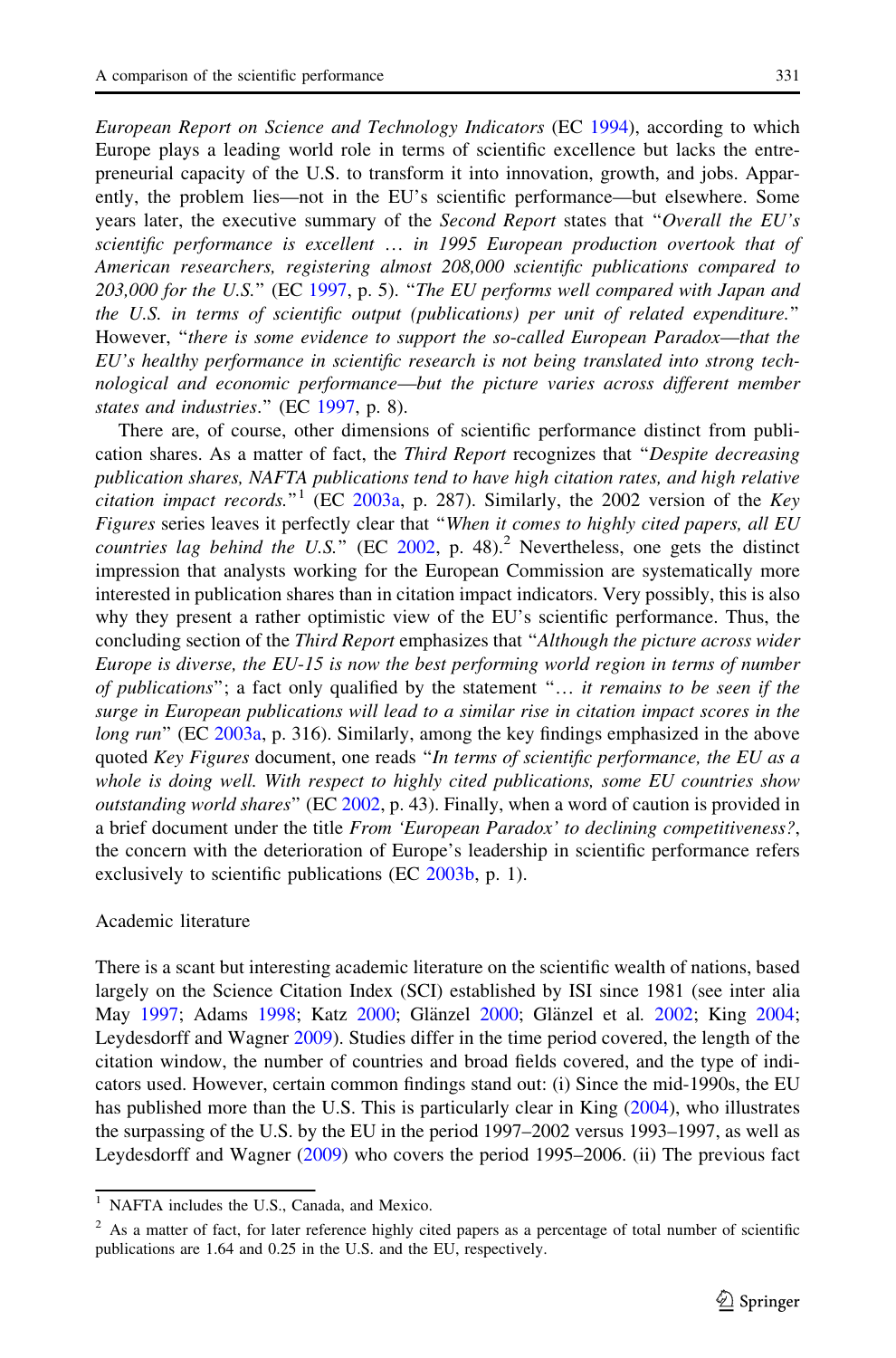partly explains why the gap in the total share of citations between the two areas is closing (King  $2004$ ; Leydesdorff and Wagner  $2009$ ).<sup>3</sup> (iii) The U.S. appears as the dominant country or among the handful of countries with the highest relative citation impact indicators (May [1997;](#page-15-0) Adams [1998](#page-14-0); Katz [2000;](#page-15-0) King [2004\)](#page-15-0). (iv) The U.S. also appears among the countries with the greatest percentage of highly cited papers (King [2004;](#page-15-0) Leydesdorff and Wagner [2009\)](#page-15-0). (v) The EU is very diverse. In particular, together with Switzerland outside the EU and the U.K. inside it, the excellent relative position of some small Western member countries—such as Finland, Denmark, the Netherlands, Sweden, and Belgium should be emphasized. The performance of these small countries is highlighted in Glänzel  $(2000)$  $(2000)$  and King  $(2004)$  $(2004)$  $(2004)$ , as well as in the relational charting approach of Glänzel et al.  $(2002)$  $(2002)$  and in the references in that paper to this group's previous work.<sup>4</sup>

However, in the academic literature we also find rather different summary views about the first axes of the so-called European Paradox. For example, King [\(2004](#page-15-0)) asserts "The United States easily heads the list of nations in the volume of publications and citations and the share of top 1% cited papers, although the EU15 countries now publish more papers than the United States and are not far behind on citations'' (p. 311). Furthermore, ''…comparing citations between the United States and the EU15 shows that the gap between the two has shrunk significantly since May ([1997](#page-15-0))'s analysis based on figures up to 1993. The EU now matches the United States in the physical sciences, engineering and mathematics, although still lags in the life sciences'' (p. 316). Similarly, after reviewing the evidence from different sources, Shelton and Holdridge [\(2004](#page-15-0)) indicate: "While the U.S. leads in most input indicators, output indicators may be more specific for determining present leadership. They show that the EU has taken the lead in important metrics and it is challenging the U.S. in others" (Abstract, p. 353). These authors conclude "So who is leading the world in Science and Technology: the U.S or the EU? While no single nation rivals the U.S. for the lead, it is becoming clear that the European Union as a whole is mounting a serious challenge." (p. 362). On the other hand, as Leydesdorff and Wagner ([2009\)](#page-15-0) warn, ''… the U.S. is still by far the leading nation in the world of science. The numeric lead of the EU-25 … cannot hide the endogenous problems of the EU science system" (p. 24). While in their own review of the evidence, Dosi et al. ([2006\)](#page-14-0) forcefully argue, ''The general conclusion from the bibliometric data is therefore far from supporting any claim to European leadership in science. On the contrary, one observes a structural lag in top-level science vis-à-vis the US, together with (i) a few sectoral outliers in physical sciences and engineering, and (ii) a few single institutional outliers (such as Cambridge in computer science and a number of other disciplines). The first fact on which the 'Paradox' is supposedly based is simply not there. Rather a major EU challenge is how to catch up with the U.S. in terms of scientific excellence." (p. 1455).

Thus, we believe there is room for a contribution that clarifies the extent of the gap between the scientific performance of the U.S. and the EU. After briefly reviewing the standard methods used in the official and academic literature, this paper looks at a large data set from an innovative perspective to compare the relative position of the U.S. and the EU at the turn of the century in 22 natural and social sciences.

These two facts are corroborated in Fig. [2](#page-11-0) of the previous version of this paper in Albarra´n et al. [\(2009\)](#page-14-0).

<sup>&</sup>lt;sup>4</sup> On the other hand, Katz [\(2000](#page-15-0)) adjusts relative citation impact indicators to take into account a strong, non-linear relationship between the number of citations a collection of papers receives and the collection size. As a consequence, there is a dramatic reversal of positions in many sub-fields between the U.S. and some European and non-European countries (see EC [2003a](#page-15-0), pp. 443–444 for a large reversal between large and small countries). However, a discussion of Katz's approach is beyond the scope of this paper.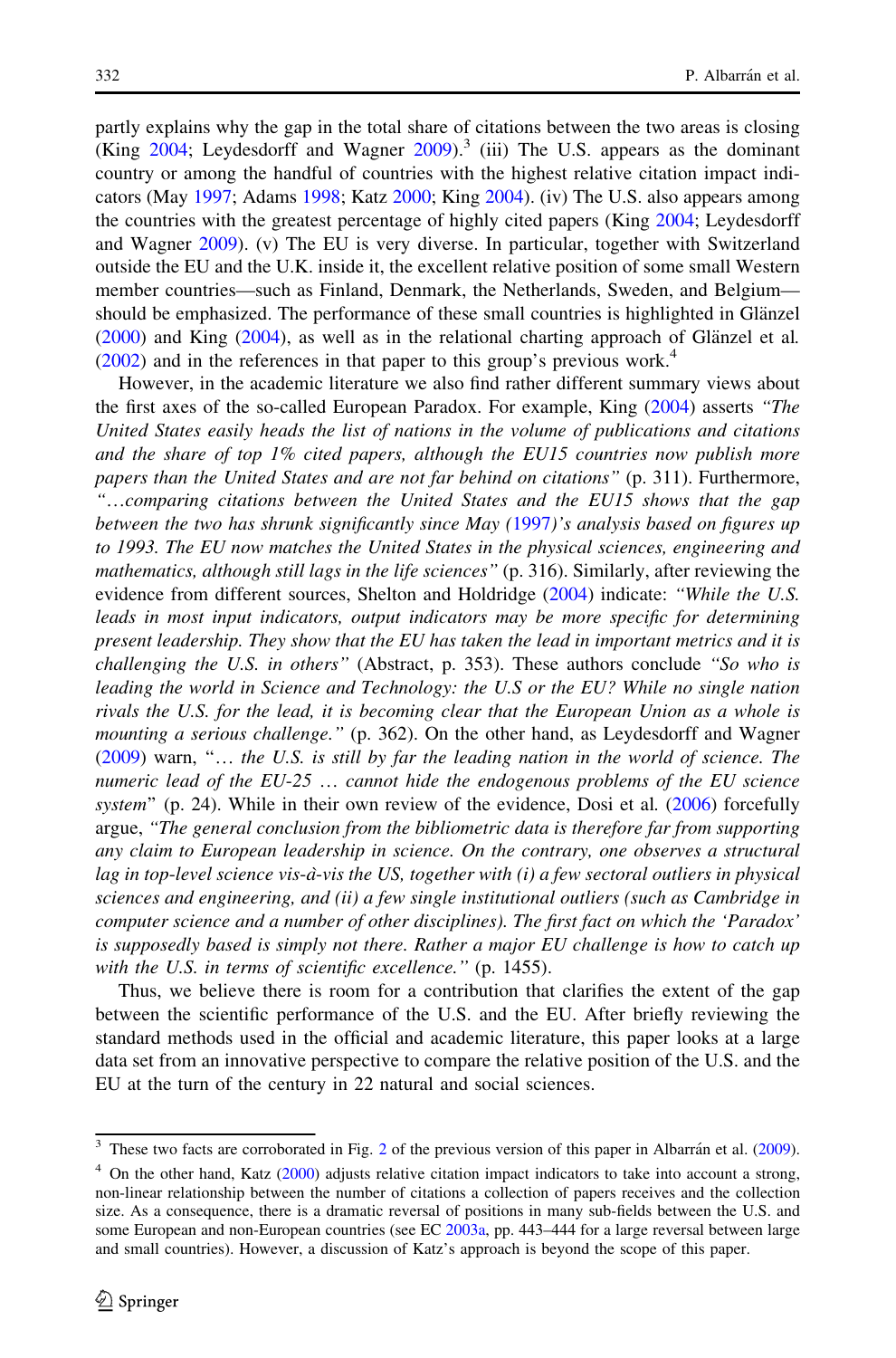## <span id="page-4-0"></span>Sources and methods

#### Description of the sample

We start from the set of all papers published in the periodical literature indexed by TS in 1998–2007. TS-indexed papers include research articles, reviews, proceedings papers and research notes. In this paper, only research articles, or simply articles, are studied. After the elimination of observations with missing information, the initial dataset consists of 8,153,092 articles, or approximately 95% of the number of items in the original database. This dataset consists of articles published in a certain year and the citations they receive from that year until 2007, that is, articles published in 1998 and their citations during the 10-year period 1998–2007, and so on up to articles published in 2007 and their citations during that same year.

A number of scholars have highlighted fundamental differences between the publishing and citation practices of scholars in the natural sciences and those in the social sciences and the humanities (see inter alia the references in Archambault et al. [2006](#page-14-0)). On the other hand, it has often been argued that, among the TS databases, the *Social Sciences Citation Index* (SSCI) and the Arts and Humanities Citation Index (AHCI) do not adequately cover journal languages other than English.<sup>5</sup> These features justify the usual exclusive concentration in the natural sciences. In addition, the Arts and Humanities citation distribution in our dataset presented very different characteristics from the remaining TS fields (for example, 83% of all articles received no citations at all). However, this was not the case with two social sciences: Economics and Business, and the General Social Sciences field distinguished by  $TS<sup>6</sup>$ . Therefore, we decided to include these social sciences together with the 20 fields in the natural sciences distinguished by TS. The final dataset consists of 7,988,571 articles and 65,042,734 citations.

The problem of language of scientific publications does not end here. There is a general agreement that the *Science Citation Index* (SCI) suffers from an English language bias (van Leeuwen et al. [2001\)](#page-15-0). However, taking into account that English can be considered the international language of science, in this paper we have followed the usual practice of using the TS data under the reasonable assumption that "the international journal publications in these databases provide a satisfactory representation of internationally accepted ('mainstream') research, especially high-quality 'laboratory based' basic research in the natural sciences, medical sciences, and life sciences conducted in the advanced industri-alized nations" (EC [2003a](#page-15-0), p. 439).

There are two reasons why we need a large sample of articles and the citations they receive. Firstly, this paper aims to obtain empirical conclusions at the level of 22 TS fields, but thirteen fields might be too small if we were to take only articles published in a single year. Secondly, we want to establish some stylized facts about the relative scientific performance of the U.S. and the EU at the turn of the 21st century, when the Lisbon declaration by the European Council took place. Consequently, the remaining part of the paper essentially focuses on the sample of 3,654,675 articles published in 1998–2002 and

<sup>5</sup> Archambault et al. [\(2006\)](#page-14-0) have recently established that there is a 20–25% overrepresentation of Englishlanguage journals in TS's databases compared to the list of journals in Ulrich's International Periodicals Directory.

Albarrán and Ruiz-Castillo [\(2009\)](#page-14-0) contains a discussion of the characteristics shared by these two social sciences and the remaining broad scientific fields.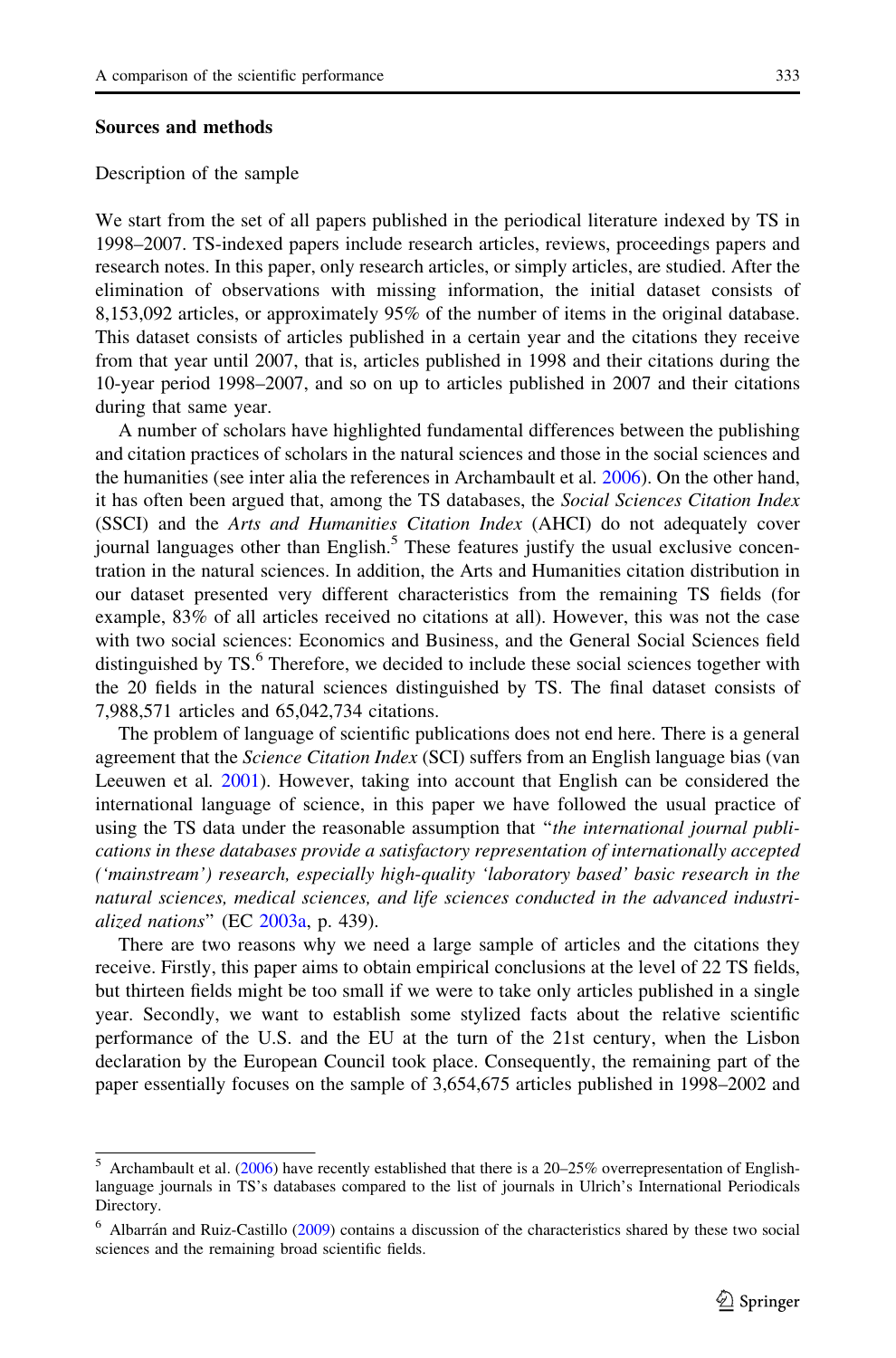the 47,239,360 citations they receive in 1998–2007, that is, the maximum volume of citation existing in our database.

Assignment of articles to geographical areas

Articles are assigned to geographical areas according to the institutional affiliation of their authors as recorded in the TS database on the basis of what had been indicated in the byline of the publications. The assignment of internationally co-authored papers among areas is problematic (see *inter alia* Anderson et al. [1988\)](#page-14-0). From a U.S. geopolitical point of view, for example, we want to give as much weight to an article written in a U.S. research center as we give to another co-authored by researchers from a U.S. and a European university. Thus, as in all studies reviewed in "Literature review" section, in this paper in every internationally co-authored article a whole count is credited to each contributing area. Only domestic articles, or articles exclusively authored by one or more scientists affiliated to research centers either in the U.S. or the EU alone, are counted once.<sup>7</sup>

Note that, in the presence of geographical areas consisting of several countries, this is the best we can do with the available information. Alternatively, articles in the EU, for example, could be assigned in two steps: first to individual member countries, and then to the European aggregate. Of course, this procedure would artificially blow up the European share to the extent of intra-European cooperation among member countries. We estimate that the upward bias in publications starts in 1998 at 15% and increases with time until 2007 (see Albarrán et al.  $2009$ ).<sup>8</sup>

Table [1](#page-6-0) presents the percentage distribution by field of the extended number of articles assigned to the U.S. and the EU. The 20 fields in the natural sciences are organized in three large aggregates: Life Sciences, Physical Sciences, and Other Natural Sciences, including the Multidisciplinary field that, as Tijssen and van Leeuwen [\(2003](#page-15-0)) explain, includes the prestigious general journals with broad multidisciplinary scopes, such as Nature, and Science. Since the two areas belong to the so-called "Western model" (see *inter alia* Glänzel  $2000$ ,  $2001$ ), the two distributions are rather close to each other. Relative to a situation in which the two areas were to be heavily specialized in different fields, this correlation makes any a priori differentiation among fields unnecessary.

## Methods

The standard output indicators used in the literature can be briefly reviewed in two steps.<sup>9</sup> In the first place, a natural performance indicator is the share of publications during a given

<sup>7</sup> It should be noted that when the 1998–2002 dataset is partitioned into the U.S., the EU and a third geographical area consisting of the rest of the world, the total number of articles in such extended count is 13.6% more than the standard count in which all articles are counted once. Similarly, the total number of citations in the extended sample is 20.2% greater than the one in the standard dataset. For further details, see Albarrán et al. [\(2009](#page-14-0)).

<sup>&</sup>lt;sup>8</sup> This is an important measurement issue that might be affecting the important contribution by King [2004,](#page-15-0) whose Fig. [1](#page-10-0) (p. 311) states: "The EU15 total contains some duplication because of papers jointly authored between countries in the EU group.''

<sup>&</sup>lt;sup>9</sup> For the simultaneous measure of outputs and inputs to the scientific and innovation process, as well as a discussion of productivity indicators, see May [\(1997](#page-15-0), [1998](#page-15-0)), EC [\(2003a\)](#page-15-0), King [\(2004](#page-15-0)), and Shelton and Holdridge [\(2004](#page-15-0)). The latter also includes a review of qualitative methods for the measurement of science and technology consisting of studies of the international stature of research centers in the U.S. and the EU conducted by experts in the corresponding disciplines. For a general discussion of the evolution and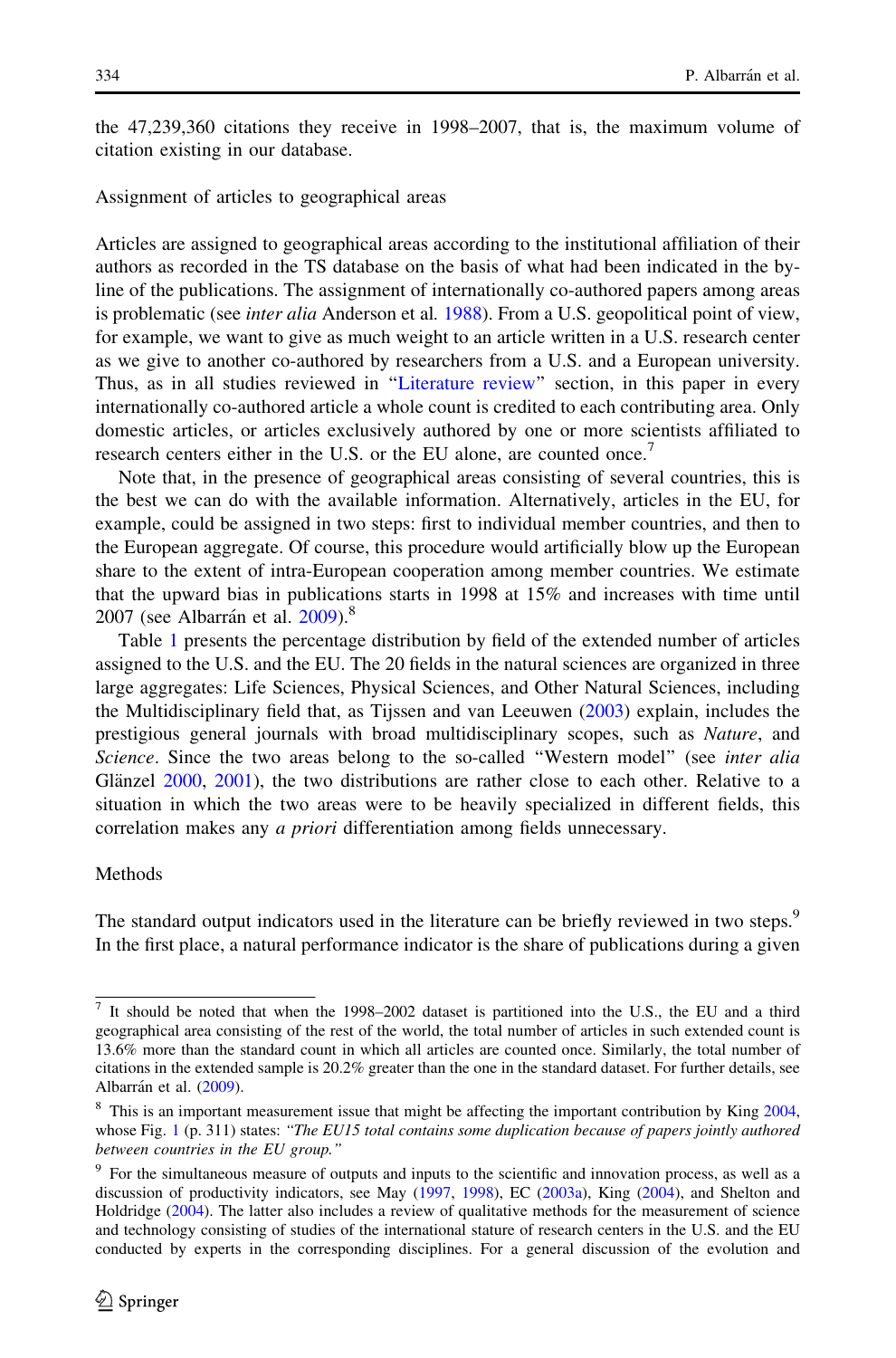| Fields                        | Number of extended articles |       |           |       |  |  |  |
|-------------------------------|-----------------------------|-------|-----------|-------|--|--|--|
|                               | ${\rm EU}$                  | $\%$  | U.S.      | $\%$  |  |  |  |
| Life Sciences                 | 583,390                     | 43.5  | 565,370   | 47.0  |  |  |  |
| 1. Clinical Medicine          | 31,086                      | 23.6  | 279,776   | 23.3  |  |  |  |
| 2. Biology & Genetics         | 83,941                      | 6.3   | 82,560    | 6.9   |  |  |  |
| 3. Neuroscience & Behavior    | 45,361                      | 3.4   | 47,414    | 3.9   |  |  |  |
| 4. Molecular Biology          | 39,716                      | 2.9   | 45,541    | 3.8   |  |  |  |
| 5. Psychiatry & Psychology    | 27,738                      | 2.1   | 49,490    | 4.1   |  |  |  |
| 6. Pharmacology & Toxicology  | 22,676                      | 1.7   | 18,479    | 1.5   |  |  |  |
| 7. Microbiology               | 25,545                      | 1.9   | 19,967    | 1.7   |  |  |  |
| 8. Immunology                 | 21,327                      | 1.6   | 22,143    | 1.8   |  |  |  |
| Physical Sciences             | 389,102                     | 29.0  | 262,488   | 21.8  |  |  |  |
| 9. Chemistry                  | 155,842                     | 11.6  | 93,631    | 7.8   |  |  |  |
| 10. Physics                   | 143,442                     | 10.7  | 92,397    | 7.7   |  |  |  |
| 11. Computer Science          | 27,460                      | 2.0   | 25,247    | 2.1   |  |  |  |
| 12. Mathematics               | 38,059                      | 2.8   | 29,110    | 2.4   |  |  |  |
| 13. Space Science             | 24,299                      | 1.8   | 22,103    | 1.8   |  |  |  |
| <b>Other Natural Sciences</b> | 316,166                     | 23.5  | 267,987   | 22.3  |  |  |  |
| 14. Engineering               | 91,836                      | 6.8   | 85,565    | 7.1   |  |  |  |
| 15. Plant & Animal Science    | 73,771                      | 5.5   | 64,330    | 5.3   |  |  |  |
| 16. Materials Science         | 52,647                      | 3.9   | 31,211    | 2.6   |  |  |  |
| 17. Geosciences               | 37,550                      | 2.8   | 33,350    | 2.8   |  |  |  |
| 18. Environment & Ecology     | 31,684                      | 2.4   | 32,118    | 2.7   |  |  |  |
| 19. Agricultural Sciences     | 24,824                      | 1.8   | 16,557    | 1.4   |  |  |  |
| 20. Multidisciplinary         | 3,854                       | 0.3   | 4,856     | 0.4   |  |  |  |
| Social Sciences               | 52,702                      | 3.9   | 106,569   | 8.9   |  |  |  |
| 21. Social Sciences, General  | 35,145                      | 2.6   | 78,916    | 6.6   |  |  |  |
| 22. Economics & Business      | 17,557                      | 1.3   | 27,653    | 2.3   |  |  |  |
| All Sciences                  | 1,341,360                   | 100.0 | 1,202,414 | 100.0 |  |  |  |

<span id="page-6-0"></span>Table 1 Number of extended articles, and extended distributions by field in the U.S. and the EU 1998– 2002

time period. When there is information on the citations received by these publications, two other indicators are typically added: the share of total citations, and some measure of the citation impact of the average paper.<sup>10</sup> In the second place, the problem with all these indicators is that two distributions that share the same mean might be very differently shaped away from the mean. In our case, it is well known that citation distributions are highly skewed: according to Albarrán and Ruiz-Castillo [\(2009](#page-14-0)), for example, about 70% of

Footnote 9 continued

shortcomings of science and technology indicators and their use in national policy, see Grupp and Mogee [\(2004](#page-15-0)).

<sup>&</sup>lt;sup>10</sup> There are two types of average-based measures: the impact measures rebased against the world baseline, used inter alia in May [\(1997](#page-15-0)), Adams ([1998\)](#page-14-0), King [\(2004](#page-15-0)), EC [\(2003a\)](#page-15-0), and Shelton and Holdridge [\(2004\)](#page-15-0), and the relational charts in Glänzel et al. [\(2002](#page-15-0)) that use information—unavailable in our database—about the journals where each country's articles are published.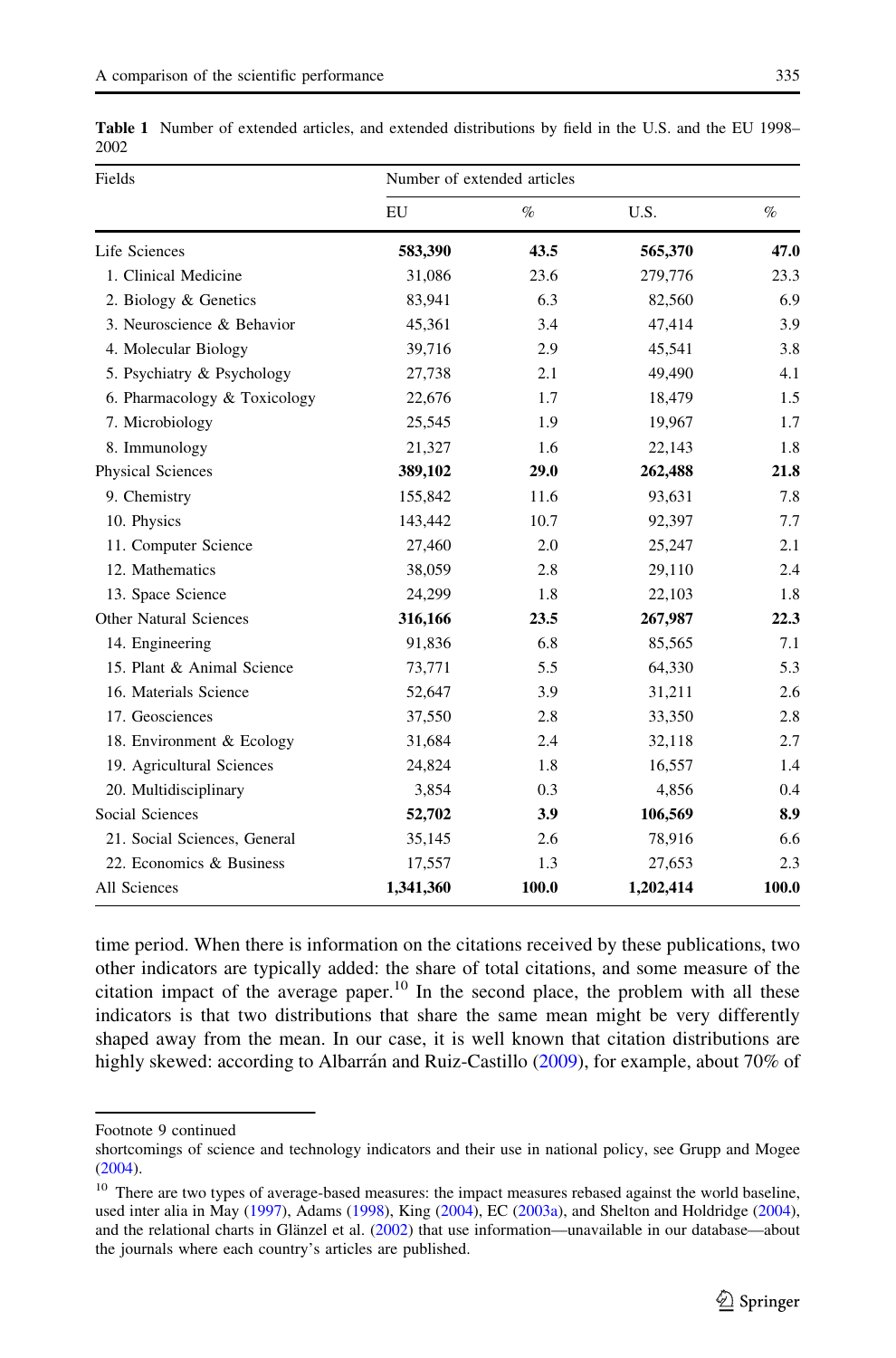<span id="page-7-0"></span>all articles published in 1998–2002 with a fixed five-year citation window receive fewer than 30% of all citations while fewer than 10% of them account for more than 40% of all citations. This is surely the reason why the authors in the Leiden group have always completed the average-based indicators used to monitor research groups with the per-centage of uncited papers (Moed and van Raan [1988;](#page-15-0) Moed et al. [1985,](#page-15-0) [1995\)](#page-15-0).<sup>11</sup> More recently, they also include the percentage contribution in the top 5% of most highly cited papers (van Leeuwen et al. [2003\)](#page-15-0). In the same vein, recent contributions to the literature on international comparisons of scientific performance—such as King [\(2004](#page-15-0))—include the country's share in the top 1% of the most highly cited papers as an output indicator, information made readily available by TS since 2001 in their *Essential Science Indicators*  $(\text{http://www.isihighlycited.com})$  $(\text{http://www.isihighlycited.com})$  $(\text{http://www.isihighlycited.com})$ <sup>12</sup>

The distinctive feature of this paper is the computation of the EU and U.S. publication shares at a large number of percentiles of the world citation distribution. The articles published in any given scientific field over a given time period are ordered in increasing number of citations. Then the shares of articles attributed to both geographical areas are computed at every percentile p in the unit interval. When  $p = 0.1$ , for example, the shares refer to the set of articles after discarding the 10% least cited, or what is the same, to the 90% of the most highly cited articles. For a given geographical area, the graph of the publication shares as  $p$  increases from 0.1 to 0.2, 0.3, etc., indicates its relative performance as the publications' impact measured by the number of citations increases. The comparisons of such graphs for two geographical areas provide an eloquent picture of their relative situation at many points of the citation distribution, and not only when  $p = 0$  and  $p = 0.01$  as is the case in recent contributions to this literature.<sup>13</sup>

## Empirical results

#### Standard output indicators

Table [2](#page-8-0) presents the following standard output indicators of scientific performance for the U.S. and the EU in every field: (i) the share of articles published in 1998–2002, (ii) the share of total citations received by these articles in 1998–2007, and (iii) the normalized mean citation rate per article.<sup>14</sup> Scientific fields are classified in two groups: Group A (GA hereafter) includes fields where the share of articles in the U.S. is greater than the share in the EU, while Group B (GB hereafter) includes fields where the opposite is the case.

As can be observed in the last row and columns 1 and 2 in Table [2](#page-8-0), the share of articles in all fields combined in 1998–2002 is greater in the EU than in the U.S. However, this hides differences across fields that it is important to highlight. Among GA fields there are twice as many Social Science articles in the U.S. as there are in the EU. Taking into

<sup>&</sup>lt;sup>11</sup> The Leiden group also constructs their average-based indicators counting with information about the journals where each country's articles are published. This allows them to compare the research groups' observed mean citation with the expected behavior of the set of journals where the group is known to publish. The ratio of such expected behavior to the behavior of the journals in the entire field constitutes another interesting indicator in this case.

<sup>&</sup>lt;sup>12</sup> See also Batty ([2003\)](#page-14-0) for a study of the pattern of spatial concentration by the highly cited scientists.

 $13$  The same idea can be found in the study of domestic versus internationally co-authored papers in Glänzel [\(2000](#page-15-0), [2001\)](#page-15-0).

<sup>&</sup>lt;sup>14</sup> Since the total number of extended articles is greater than the actual number, the sum of the shares in (i) and (ii) over the partition of the world into geographical areas would add up to more than one.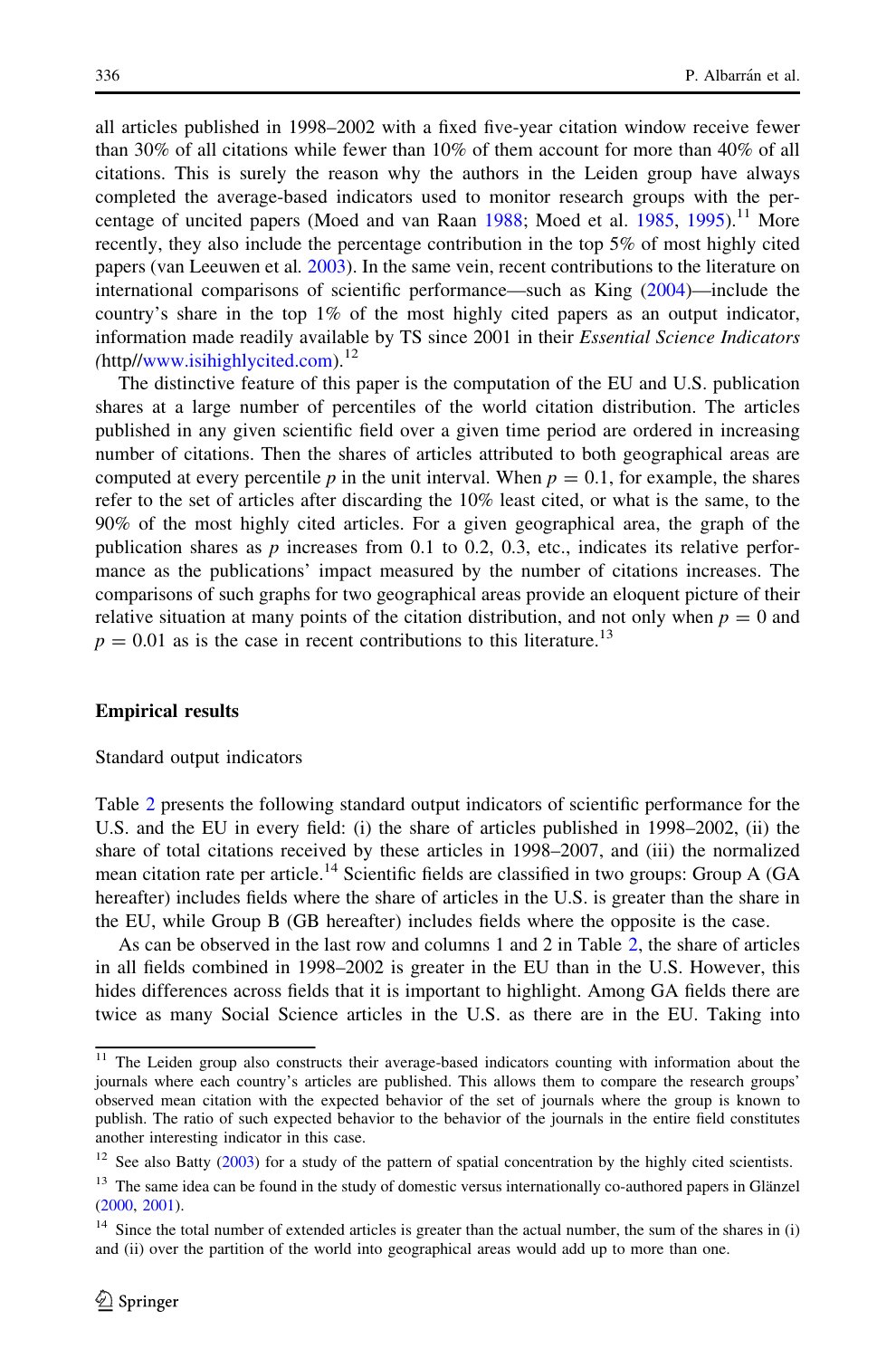| Scientific Fields                    |             |           |             |           | Share of articles Share of total citations Normalized average citation |                      |
|--------------------------------------|-------------|-----------|-------------|-----------|------------------------------------------------------------------------|----------------------|
|                                      | U.S.<br>(1) | EU<br>(2) | U.S.<br>(3) | EU<br>(4) | $U.S. (5) =$<br>(3)/(1)                                                | $EU(6) =$<br>(4)/(2) |
| Group A                              |             |           |             |           |                                                                        |                      |
| 1. Social Sciences, General          | 56.8        | 25.3      | 64.9        | 24.0      | 1.14                                                                   | 0.95                 |
| 2. Economics & Business              | 53.5        | 34.0      | 70.8        | 28.4      | 1.32                                                                   | 0.84                 |
| 3. Psychiatry & Psychology           | 54.6        | 30.6      | 63.4        | 29.2      | 1.16                                                                   | 0.95                 |
| 4. Neuroscience & Behavior           | 41.2        | 39.4      | 53.3        | 38.7      | 1.29                                                                   | 0.98                 |
| 5. Molecular Biology<br>and Genetics | 45.0        | 39.2      | 59.3        | 39.4      | 1.32                                                                   | 1.00                 |
| 6. Immunology                        | 43.4        | 41.8      | 53.3        | 40.3      | 1.23                                                                   | 0.97                 |
| 7. Multidisciplinary                 | 26.0        | 20.7      | 53.9        | 28.4      | 2.07                                                                   | 1.38                 |
| Group B                              |             |           |             |           |                                                                        |                      |
| 8. Agricultural Sciences             | 24.7        | 37.0      | 31.5        | 44.1      | 1.28                                                                   | 1.19                 |
| 9. Materials Science                 | 19.2        | 32.5      | 28.8        | 35.3      | 1.49                                                                   | 1.09                 |
| 10. Plant & Animal Science           | 29.9        | 34.3      | 37.0        | 40.0      | 1.24                                                                   | 1.17                 |
| 11. Chemistry                        | 20.8        | 34.6      | 32.3        | 38.8      | 1.55                                                                   | 1.12                 |
| 12. Physics                          | 24.7        | 38.4      | 38.7        | 44.5      | 1.56                                                                   | 1.16                 |
| 13. Mathematics                      | 30.5        | 39.8      | 41.4        | 44.0      | 1.36                                                                   | 1.10                 |
| 14. Microbiology                     | 33.1        | 42.4      | 44.3        | 44.8      | 1.34                                                                   | 1.06                 |
| 15. Pharmacology & Toxicology        | 29.3        | 35.9      | 38.2        | 38.3      | 1.30                                                                   | 1.07                 |
| 16. Clinical Medicine                | 35.9        | 40.7      | 48.9        | 40.6      | 1.36                                                                   | 1.00                 |
| 17. Space Science                    | 44.9        | 49.4      | 63.7        | 53.3      | 1.42                                                                   | 1.08                 |
| 18. Computer Science                 | 35.1        | 38.3      | 51.6        | 36.2      | 1.47                                                                   | 0.95                 |
| 19. Geosciences                      | 34.5        | 38.8      | 47.8        | 43.2      | 1.39                                                                   | 1.11                 |
| 20. Engineering                      | 29.7        | 31.9      | 37.7        | 35.4      | 1.27                                                                   | 1.11                 |
| 21. Biology and Biochemistry         | 36.3        | 37.0      | 49.6        | 37.4      | 1.36                                                                   | 1.01                 |
| 22. Environment & Ecology            | 36.3        | 35.8      | 43.3        | 38.6      | 1.20                                                                   | 1.08                 |
| Social Sciences                      | 55.9        | 27.6      | 66.9        | 25.5      | 1.20                                                                   | 0.92                 |
| Physical Sciences                    | 25.2        | 37.4      | 37.9        | 42.0      | 1.50                                                                   | 1.12                 |
| <b>Other Natural Sciences</b>        | 28.6        | 33.8      | 38.2        | 38.7      | 1.34                                                                   | 1.15                 |
| Life Sciences                        | 38.0        | 39.2      | 51.0        | 39.3      | 1.34                                                                   | 1.00                 |
| All Sciences                         | 32.9        | 36.7      | 46.3        | 39.5      | 1.41                                                                   | 1.08                 |

<span id="page-8-0"></span>Table 2 Standard output indicators of scientific performance in the U.S. and in the EU 1998–2002

account what was said about these disciplines in '['Description of the sample](#page-4-0)'' section, this large quantitative superiority of the U.S. over the EU should come as no surprise. Something similar can be said about Psychology and Psychiatry, and even Neuroscience and Behavioral Sciences. Among the GB fields, the difference between the EU and the U.S. shares declines until they became practically equal.

The key fact is that as soon as we turn from the sheer production of scientific articles toward the impact they have in terms of total citations received, the relative situation of the two geographical areas is dramatically reversed: for all sciences combined, the share of total citations of U.S. articles in our 1998–2002 dataset is almost seven percentage points greater than the EU share (see the last row and columns 3 and 4 in Table 2). This is partly the result of the clear U.S. superiority in all GA fields already discussed. In the last seven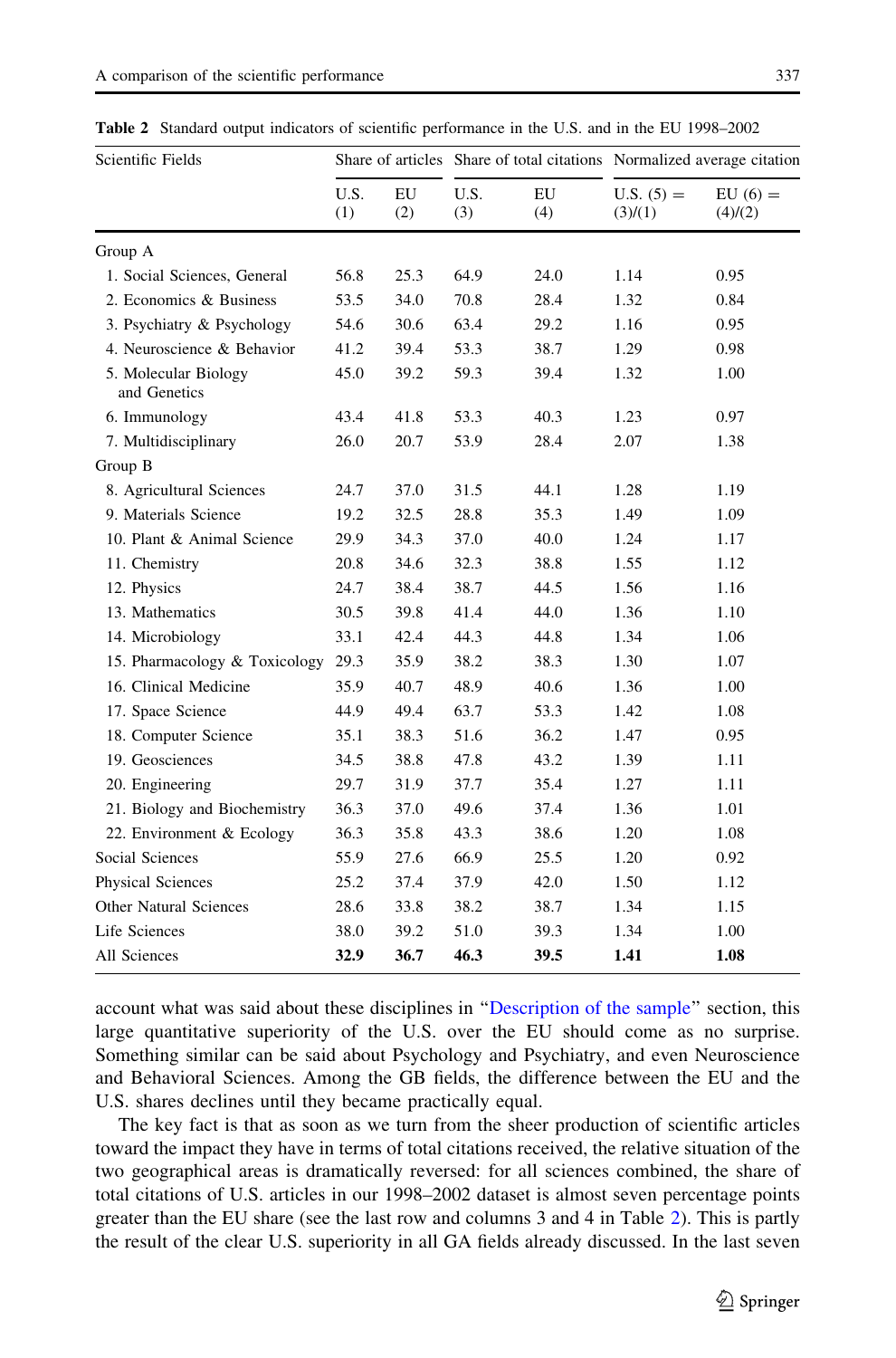GB fields, where the EU articles share is quite close or equal to the U.S. one, the total citation share is greater in the U.S. Only in the remaining eight, where there is considerably more EU than U.S. publications, the EU citation share is equal to or greater than that of the U.S. From another point of view, the total citation share is much greater in the U.S. for the Social Sciences and the Life Sciences, about four percentage points greater in the EU for the Physical Sciences, and equal for the Other Natural Sciences.

Finally, when we focus on the normalized mean citation rate (MCR hereafter) in columns 5 and 6 in Table [2,](#page-8-0) the comparison becomes completely one-sided: for articles published during 1998–2002 the U.S. dominates the EU in every one of the 22 scientific fields. Three facts should be noted. Firstly, except for the Multidisciplinary field, the MCR in all GA fields in the EU is just equal to or smaller than that of the world as a whole. Secondly, within GB, the MCR for the EU is considerably greater than that of the world in only eight fields. Thirdly, the EU's performance is also particularly dismal, just below or above the world standard, in three other GB fields. Looking at GB as a whole, it can be concluded that the EU publishes too many poorly cited articles. As a result, the MCR for all sciences combined in the EU is only 8% above the world one and 33 percentage points below the U.S. one.

The total dominance by the U.S. in MCRs is lost in the influential paper by King [\(2004](#page-15-0)). As indicated in "Literature review" section, this author states that "the EU now matches the United States in the physical sciences, engineering and mathematics, although still lags in the life sciences". But this statement refers to the share of total citations (Fig. 4, p. 315), a fact essentially confirmed in columns (3) and (4) of our Table [2](#page-8-0). The reason is that, as can be seen in columns  $(1)$  and  $(2)$  $(2)$  $(2)$  in Table 2, the number of publications in these fields is greater in the EU. However, once the number of articles is also taken into account, all MCRs become greater in the U.S.

Publication shares at different percentiles of the citation distribution

Recall that articles published in 1998–2002 receive citations over a different time period. Therefore, in order not to discriminate in favor of earlier published articles, we first partition the articles published in each of these 5 years in percentiles, and then construct each percentile for the entire period by adding up the corresponding articles published in each year.<sup>15</sup> Finally, in each percentile, we compute the share of (extended) articles with at least one author working in a research institution in the U.S., the EU or the RW with respect to the total actual number of articles in each percentile.<sup>16</sup> It is important to indicate that, in practice, only the following 21 percentiles are actually computed in each case: 0, 10, 15, …, 90, 95, 98, and 99; the graphical representation in Figs. [1](#page-10-0), [2](#page-11-0), [3,](#page-12-0) [4](#page-12-0) are then achieved by linear interpolation.

Figure [1](#page-10-0) includes the seven GA fields. As can be observed, in every case the initial gap between the U.S. and the EU shares widens as  $p$  increases. Figure [2](#page-11-0) includes eight GB fields in which the initial publication share is greater in the EU than in the U.S. The distinctive feature here is that the U.S. surpasses the EU rather early in six cases (Biology and Biochemistry at  $p = 0.10$ ; Space Science at  $p = 0.25$ ; Environment and Ecology at  $p = 0.35$ ; Clinical Medicine at  $p = 0.36$ ; Computer Science at  $p = 0.46$ ); or at intermediate points (Geosciences at  $p = 0.55$ ; Microbiology at  $p = 0.70$ , and Neuroscience and

 $\frac{15}{15}$  This is also the method followed in the construction of the top 1% of the most highly cited articles in the Web of Science's Essential Science Indicators.

<sup>&</sup>lt;sup>16</sup> Like before, the sum of such shares at every percentile will not add up to one.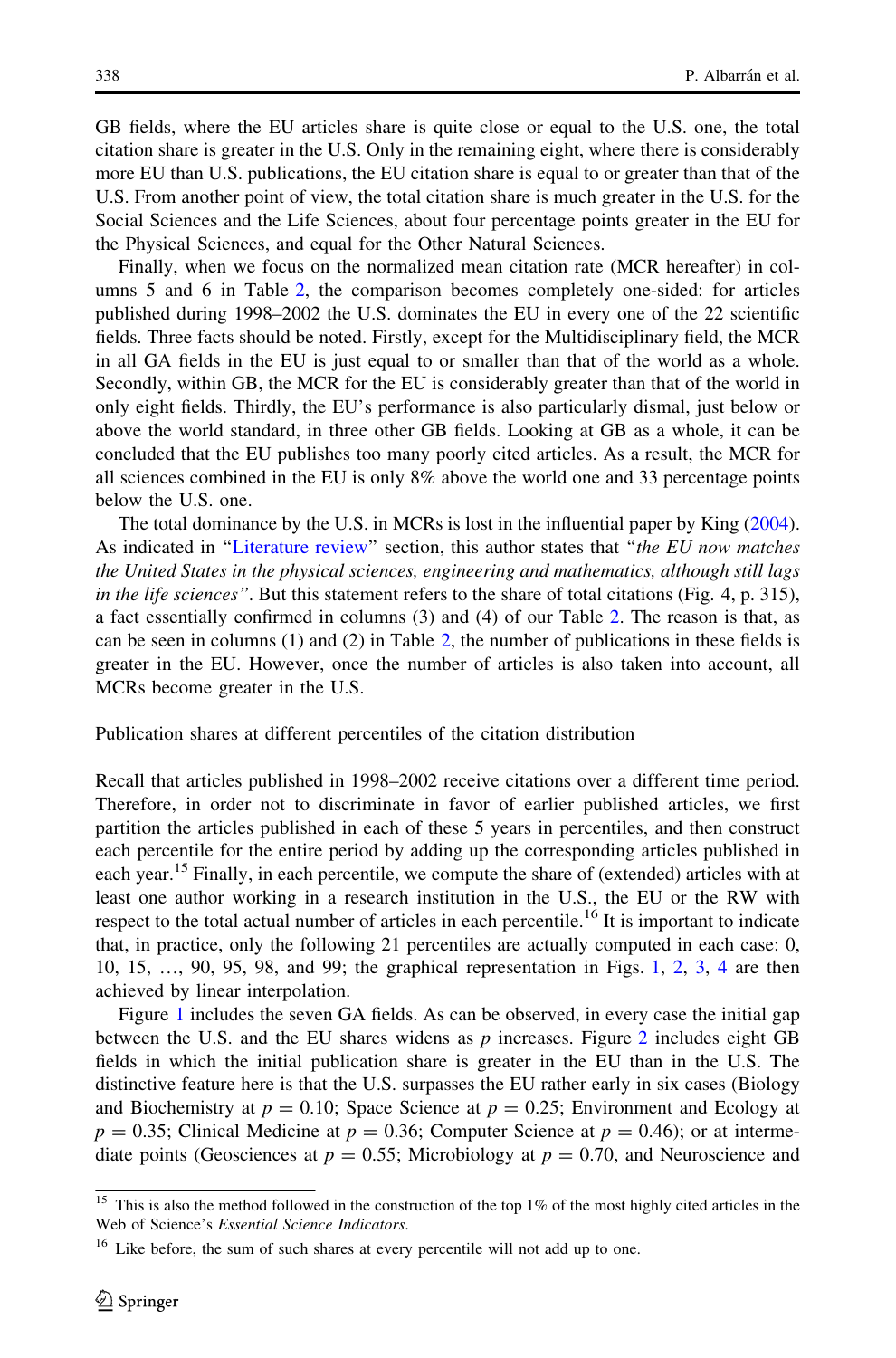<span id="page-10-0"></span>

Fig. 1 Very clear U.S. superiority over the EU

Behavior at  $p = 0.71$ . Figure [3](#page-12-0) includes six GB fields in which the U.S. surpasses the EU rather late (Chemistry at  $p = 0.90$ ; Mathematics at  $p = 0.92$ ; Engineering at  $p = 0.94$ ; Physics and Material Sciences at  $p = 0.95$ , and Plant and Animal Sciences at  $p = 0.96$ ). Finally, Fig. [4](#page-12-0) contains the Agricultural Sciences, the only case in which the EU dominates the U.S. at every percentile, as well as all sciences combined in which the U.S. surpasses the EU at about  $p = 0.50$ .

Two final points are in order. Firstly, the average results in terms of MCRs and the relative performance illustrated in Figs. 1, [2,](#page-11-0) [3,](#page-12-0) [4](#page-12-0) are consistent with each other. Secondly,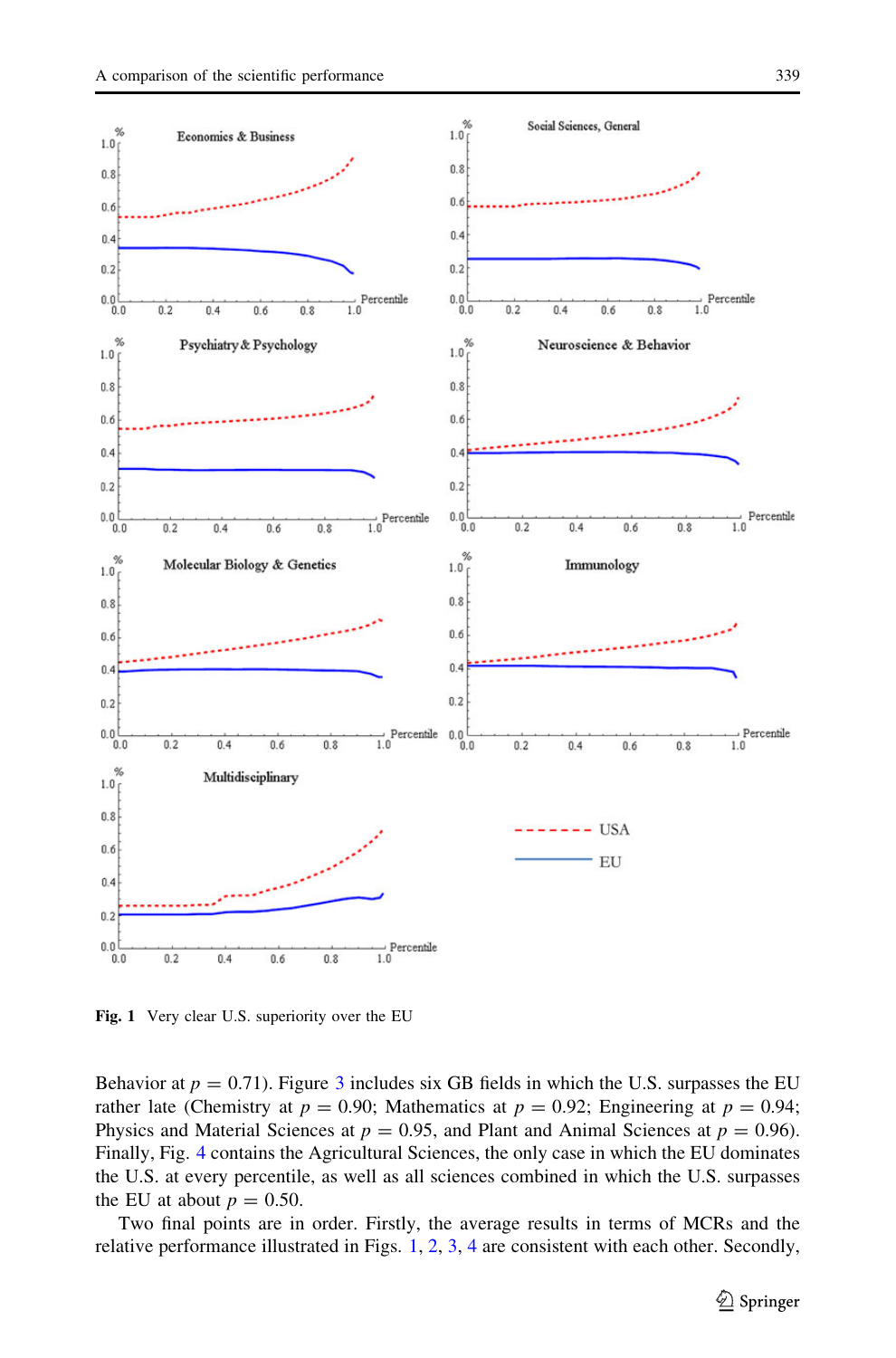<span id="page-11-0"></span>

Fig. 2 Relatively clear U.S. superiority over the EU

the U.S. curves tend to have a positive slope and, when the upper tail is reached at  $p = 0.90$ , they all clearly rise without exception. However, in about 10 fields the EU share remains relatively flat or slightly increases, while in the remaining 12 decreases at that crucial stage. This is a point that can hardly have been ascertained with the sole help of average-based indicators.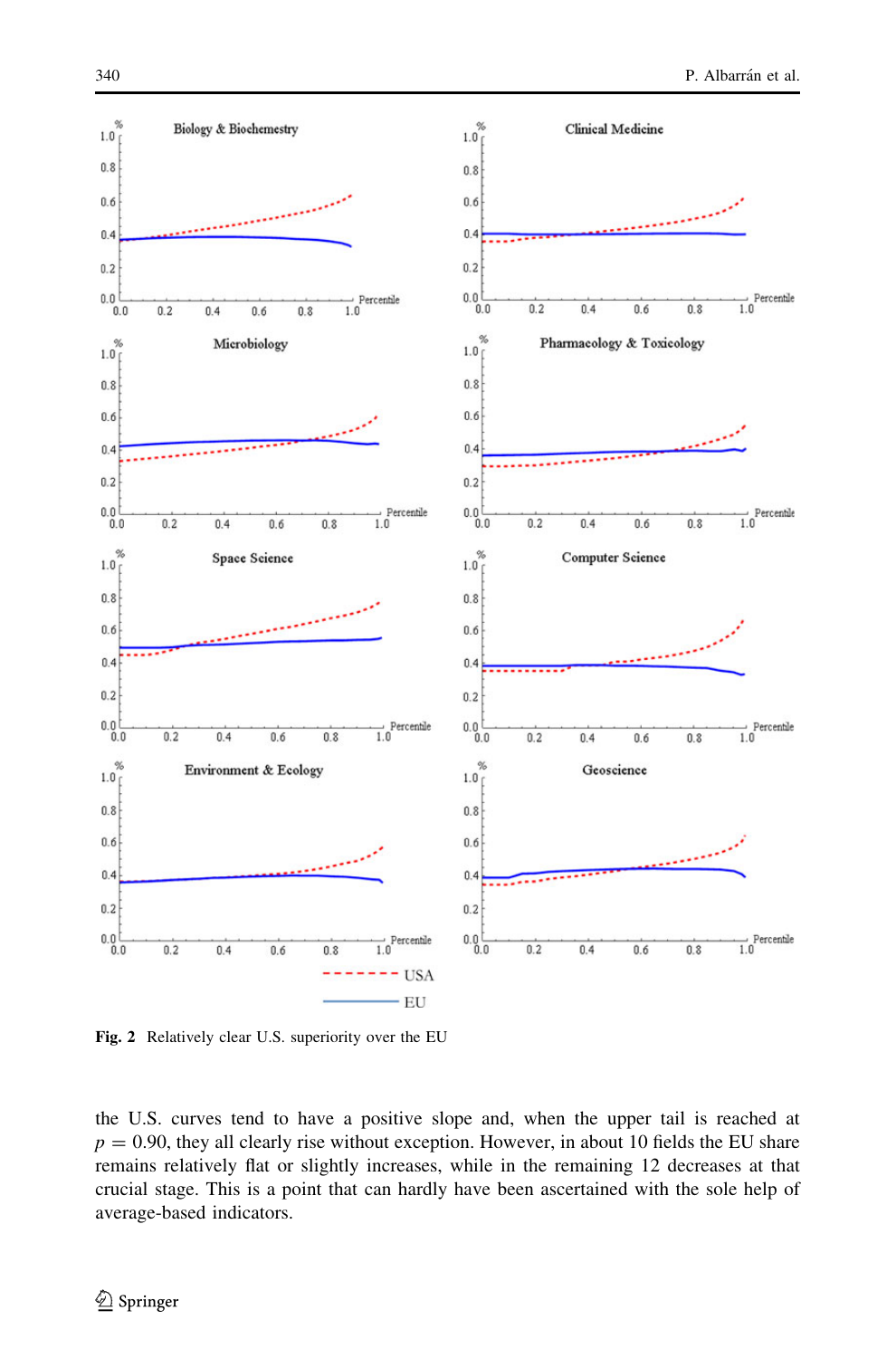<span id="page-12-0"></span>

Fig. 3 Slight U.S. superiority over the EU



Fig. 4 The only field with EU superiority over the U.S., and the case for all sciences combined

# Discussion and conclusions

As documented in '['Literature review](#page-1-0)'' section, different people and institutions held rather different views about the relative scientific performance of the EU and the U.S. at the turn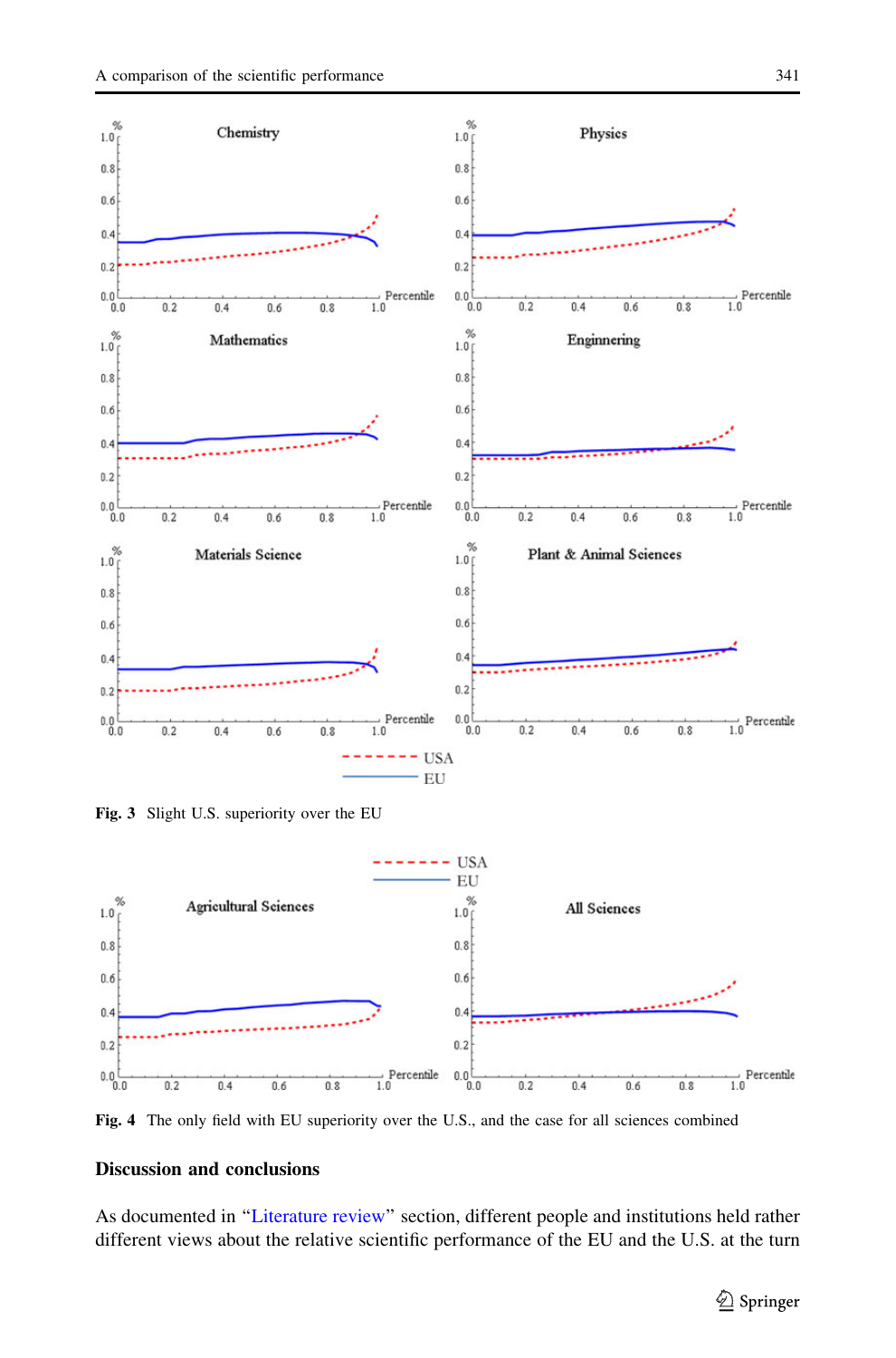of the 21st century. As a contribution to the settlement of this issue, together with standard output indicators such as the MCR, this paper has compared the U.S. and EU publication shares at every percentile of the world citation distribution. The data used is a sample of 3.6 million articles published in 1998–2002 in 22 scientific fields and the more than 47 million citations they received in 1998–2007.

Before continuing any further, it is important to comment on some of the limitations of this paper. Firstly, the number of citations received by an article can be used as a proxy of the scientific visibility and influence it has achieved, which in turn partially reflects the scientific utility of the paper. However, as has often been stressed in the literature, citation data provide only a limited and incomplete view of research quality (see inter alia the recent report by Adler et al. [2008\)](#page-14-0). As eloquently explained in Moed et al. ([1985](#page-15-0)), it is virtually impossible to operationalize the general notion of ''basic quality'' that refers to the cognitive, methodological, and esthetic aspects of quality which can only be assessed by criteria intrinsic to scientific research within the peer review system. In this view, scientific quality in a broader sense "includes basic quality as well as the extent to which researchers successfully perform 'public relations' activities'' (p. 135). Citation-based, impact indicators are then quality indicators in this—nevertheless important—broad sense. Secondly, it should be remembered that—as has been already stressed in '['Description of](#page-4-0) [the sample](#page-4-0)'' section—the set of TS journals is not always a good reflection of all worldwide scientific publication output and research activity. This might very well influence the results obtained in two different directions. Some might argue that as far as the Social Sciences, and perhaps also as far as Psychology and Psychiatry and the Behavioral Sciences are concerned, the TS database favors the U.S. versus the EU.<sup>17</sup> However, as far as the life and other natural sciences are concerned, the remarkable findings by van Leeuwen et al. [\(2001](#page-15-0)) indicate that countries such as Germany, France, and Switzerland may have a low citation impact score because they have a decreasing though still significant number of publications in non-English journals covered by the SCI that have a considerably lower impact than the English-language journals. Thus, when the publications in these non-English journals, but not their citations to articles in English, are removed from the publication output, the impact score of these countries show increases above at least  $10\%$ ! Therefore, in comparing the citation performance of English and non-English countries it might be desirable to eliminate non-English journals altogether—a possibility beyond the scope of this paper because our dataset lacks information on journals. In any case, it might be worthwhile to redo the analysis with other databases such as Scopus.

The facts of the matter covered in this paper can be summarized in three points. Firstly, the EU share of total publications in all sciences in 1998–2002 is about 4% greater than that of the U.S. Secondly, as soon as these articles' impact, measured by the citations they receive, is taken into account, the overall picture is reversed: the EU MCR for all sciences combined is only 8% above the world rate, but 33 percentage points below that of the U.S. Moreover, the U.S. publication share becomes greater than the EU's for the top 50% of the most highly cited articles. Thirdly, there are of course differences across fields. In particular, the EU performs well above the world average in eight fields. However, the European MCR is considerably smaller than the U.S. one in all of these favorable cases, and the EU publication share in all these fields is surpassed by the U.S. share for all percentiles beyond the top 45% or the top 4% of the most highly cited articles, depending

<sup>&</sup>lt;sup>17</sup> As economists and/or members of Economics Departments, we believe that members of the European Economic Association and many other colleagues in Economics accept the information in the SCI and the SSCI as valid in our field.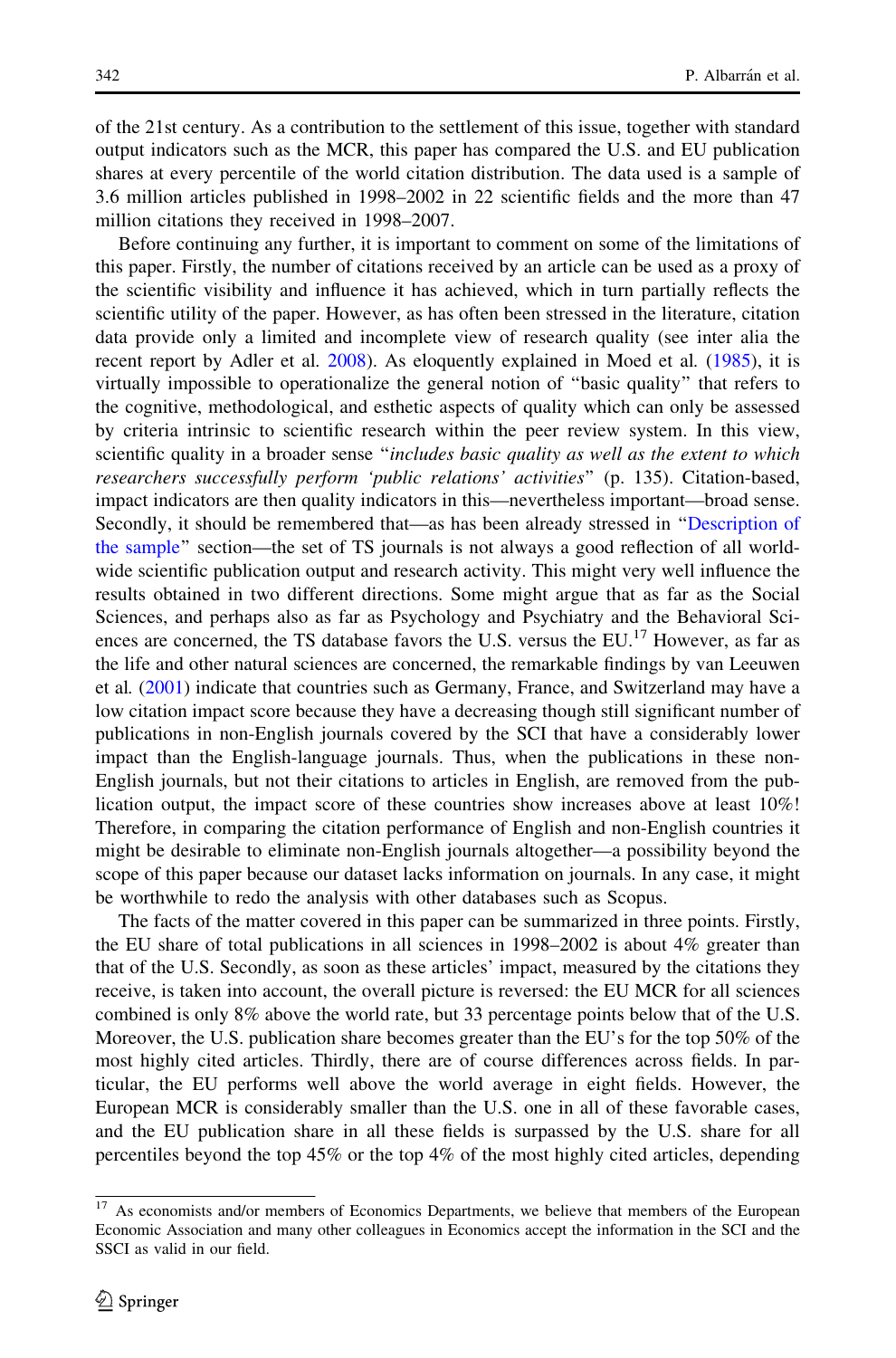<span id="page-14-0"></span>on the case. On the other hand, relative to the world and the U.S. the EU performance is particularly poor in the following cases: the Social Sciences—nor surprisingly, given the nature of the data and of the fields themselves—Computer Science, and all life sciences independently of whether the total publication share is greater in the U.S. or the EU.

The overall conclusion is inescapable. Independently of sectoral details just discussed, according to our large 1998–2002 dataset acquired from TS one must fully side with Leydesdorff and Wagner ([2009\)](#page-15-0) and Dosi et al.'s (2006) diagnosis when they argue that "The numeric lead of the  $EU-25$ "... cannot hide the endogenous problems of the EU science system", and "one observes a structural lag in top-level science vis-à-vis the US".

This is not the place for the formulation of policy recommendations. Before doing that, the present analysis should be extended in rather obvious directions. Firstly, towards specific sub-fields, countries within the EU, and even individual research centers. Secondly, it would be important to separately analyze domestic and internationally coauthored articles. In the European case, the latter should differentiate between intra-European cooperation and cooperation with the U.S. and the rest of the world. Thirdly, we also need input indicators at the lowest aggregation level of the sort referred to in note 9. Fourthly, this paper has looked at the entire citation distribution in each field. However, there is no doubt that the most relevant basic and applied research is generally found at the very top of citation distributions. This leads us to stress the following two points. On one hand, robust measures of scientific excellence, such as the  $h$ -index and its many variants may be particularly appropriate. On the other hand, the differential behavior of the U.S. and the EU scientific communities at the upper tail of the citation distribution in all fields calls for some systematic explanation from which to extract policy implications.

Acknowledgements The authors acknowledge financial support from the Spanish MEC through grants SEJ2007-63098, SEJ2006-05710, SEJ2007-67135, and SEJ2007-67436. The database of Thomson Scientific (formerly Thomson-ISI; Institute for Scientific Information) has been acquired with funds from Santander Universities Global Division of Banco Santander. This paper is part of the SCIFI-GLOW Collaborative Project supported by the European Commission's Seventh Research Framework Programme, Contract number SSH7-CT-2008-217436. Suggestions by a referee helped to improve a previous version of the paper.

## References

Adams, J. (1998). Benchmarking international research. Nature, 396, 615–618.

- Adler, R, Erwing, J, & Taylor, P. (2008). Citation Statistics, a report from the International Mathematical Union (IMU) in cooperation with the International Council of Industrial and Applied Mathematics (ICIAM) and the Institute of Mathematical Statistics (IMS).
- Albarrán, P., & Ruiz-Castillo, J. (2009). References made and citations received by scientific articles. Working Paper 09-81, Economics Series 45, Universidad Carlos III.
- Albarrán, P., Crespo, J., Ortuño, I., & Ruiz-Castillo, J. (2009). A Comparison of the Scientific Performance of the U.S. and Europe at the Turn of the XX Century. Working Paper 09-55, Economics Series 34, Universidad Carlos III [\(http://www.eco.uc3m.es/personal/cv/jrc.html](http://www.eco.uc3m.es/personal/cv/jrc.html)).
- Anderson, J., Collins, P., Irvine, J., Isard, P., Martin, B., Narin, F., et al. (1988). On-line approaches to measuring national scientific output: A cautionary tale. Science and Public Policy, 15, 153–161.
- Archambault, E., Vignola-Gagne, E., Côté, G., Larivière, V., & Gingras, Y. (2006). Benchmarking scientific output in the social sciences and humanities: The limits of existing databases. Scientometrics, 68, 329–342.
- Batty, M. (2003). The geography of scientific citation. Environment and Planning A, 35, 761–770.
- Dosi, G., Llerena, P., & Sylos Labini, M. (2006). Science-technology-industry links and the 'European Paradox': Some notes on the dynamics of scientific and technological research in Europe. Research Policy, 35, 1450–1464.